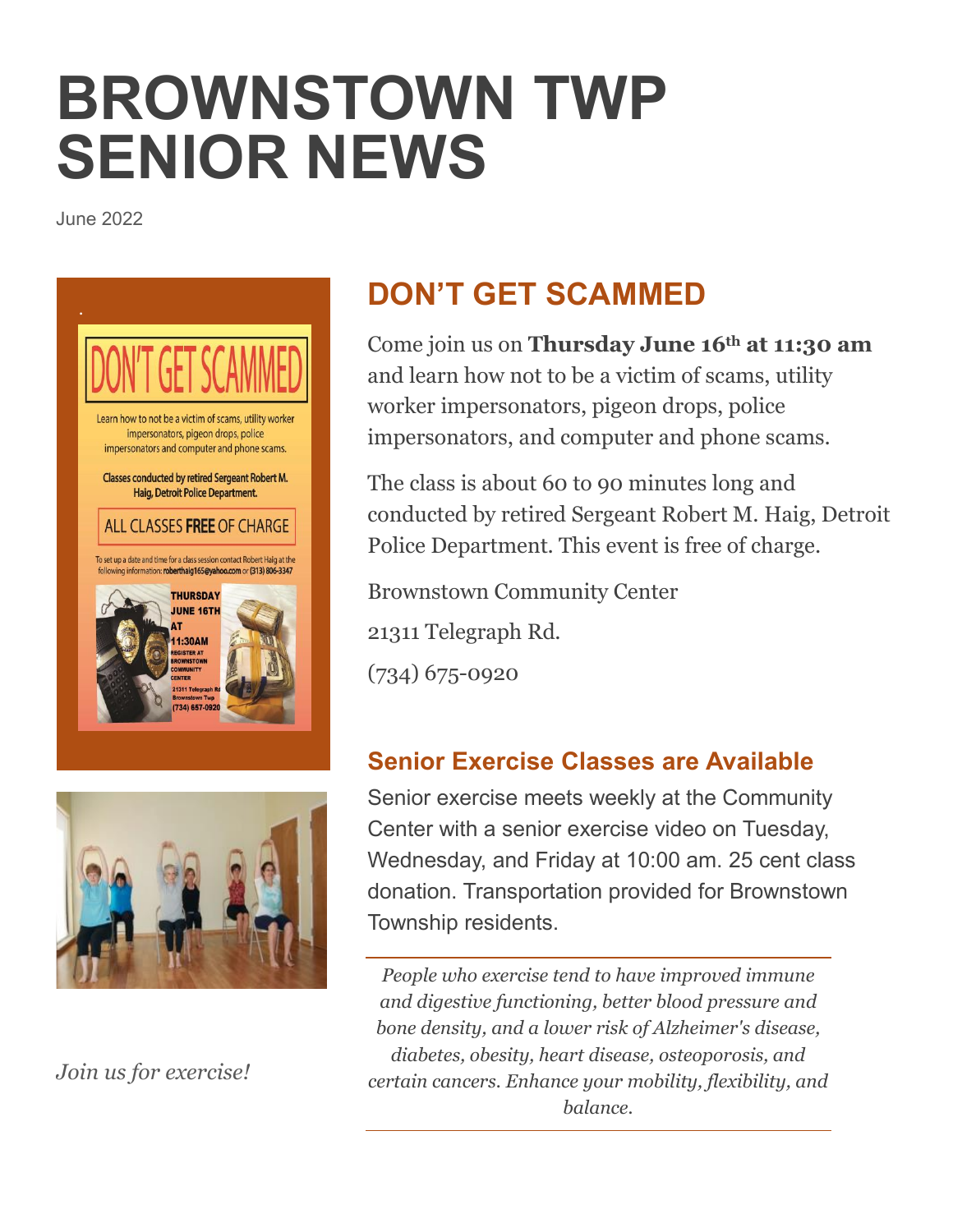

*Meet other seniors and enjoy a hot meal.*

#### **Contact Us**

**Senior Services Meals on Wheels** Brownstown Recreation Center 21311 Telegraph Rd Brownstown Twp., MI 48183 (734) 675-0920 Ask for Joan www.waynecounty.com/svs

### **COME IN FOR CONGREGATE MEALS ON MONDAYS AND TUESDAYS**

Come into the Brownstown Community Center for a hot lunch on Mondays and Tuesdays from 12pm to 1pm. Call 24 hours in advance to register for meals. Call (734) 675-0920 and ask for Joan. The suggested donation is \$3.00 per meal. Monday through Friday hot meals will resume in October 2022.

### **MEALS ON WHEELS FOR THE HOMEBOUND SENIOR**

Here in Brownstown Township the Wayne County Senior Services is providing hot Home-Delivered Meals on Mondays and Tuesdays (except for Holidays) with 3-pack frozen meals delivered on Thursdays for consumption Wednesday, Thursday, and Friday. To qualify as Homebound a person is 60 years and older and is unable to prepare meals. If you are interested in receiving meals on wheels at home you can call Joan at (734) 675-0920 or register online for this service at:

https://www.waynecounty.com/departments/seniorservices/home-delivered-mealsrequest-form.aspx

- You must be home and answer the door to receive your hot or frozen meals.
- Call at least 24 hours in advance to cancel your meals at (734) 326-5202.
- Secure your pets to ensure the safety of our volunteers bringing your meals.
- Volunteer drivers are required to pass a criminal background check to deliver meals.
- Consume your hot meal imediatley or prompt;ly place in the refrigerator for consumtion later.
- Frozen meal should be placed in freezer and reheated following package instructions.
- Do not place metal containters in the microwave oven. The metal tins are NOT microwave safe

#### **SENIOR SERVICES MEALS ON WHEELS**

Brownstown Recreation Center 21311 Telegraph Rd Brownstown Twp., MI 48183

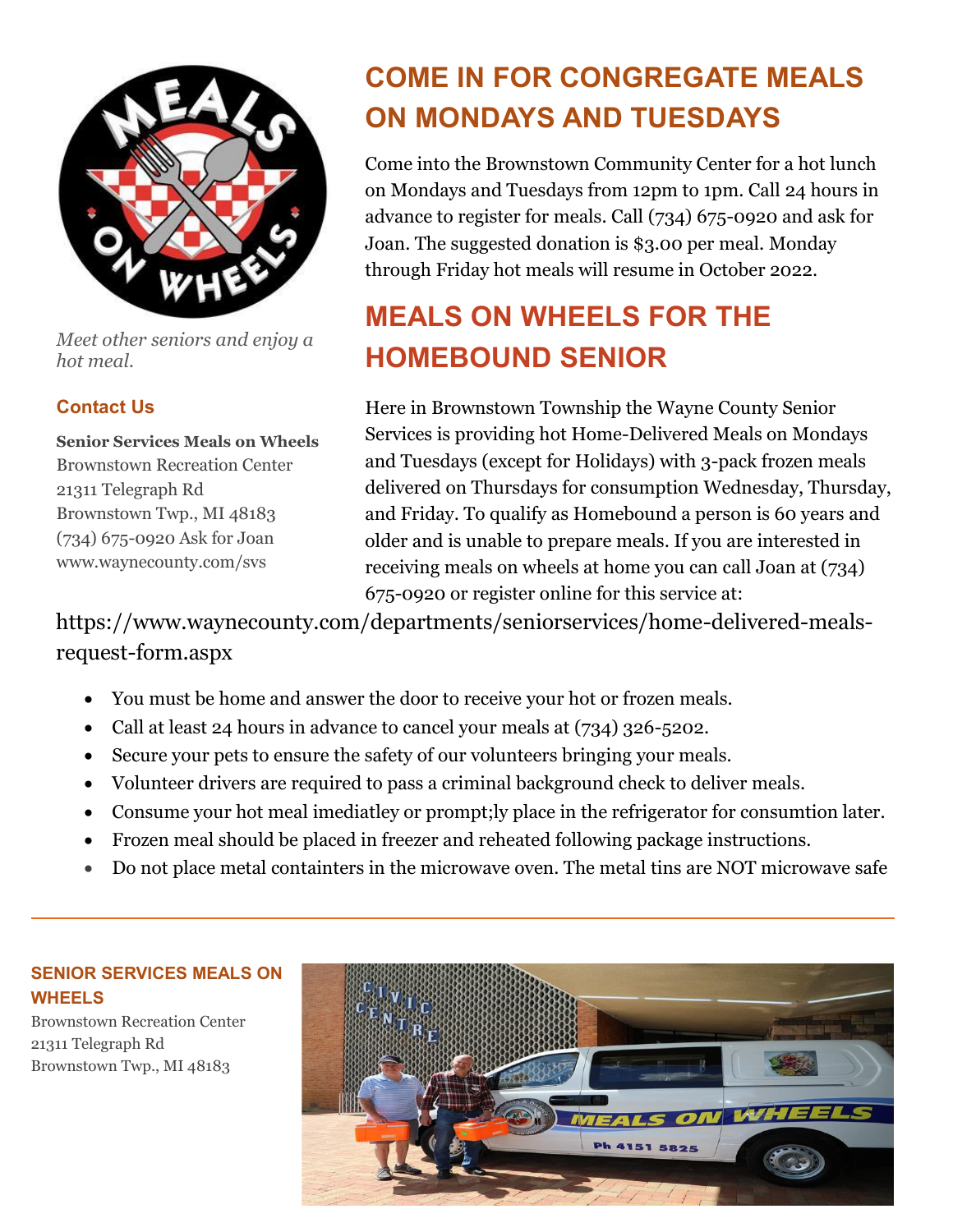

Do you have some time to devote to helping out a senior? How would you like to say "Hello" to homebound seniors and bring a smile to their faces along with a hot home delivered meal? For some, this is the only contact they have with other people, and, for the volunteer, a feeling of great accomplishment that you are contributing to a worthwhile cause.

Meal on Wheels Volunteer Drivers deliver nutritious meals to homebound seniors here in Brownstown Township. Volunteer Drivers may commit to one or more days per week. Meals are delivered Monday through Friday between the hours of 10:30am and 12:00pm. Applicant must have a valid driver's license, reliable transportation and pass a background check. Mileage reimbursement paid for delivery route. We are resuming a full Monday through Friday schedule beginning in October 2022 and Brownstown Township is currently 7 drivers short. Please consider committing to just a couple of hours each week to benefit our seniors in your community.

- Meals are delivered Monday through Friday between the hours of 10:30am and 12:00pm.
- Volunteers must have a valid driver's license, reliable transportation and pass a background check.
- Mileage reimbursement paid for delivery route.
- Volunteer Drivers may commit to one or more days per week.

To volunteer as a driver for Brownstown Township Meals on Wheels please call Joan at (734) 675-0920.

Need Help?

### Information and Assistance



Call the Senior Alliance at (800) [815-1112](tel:1-800-815-1112) to speak with an Information Services Specialist. Specialists are available to answer your questions Monday through Friday from 8:30 am–4:30 pm. The Information and Assistance Call Center is a free service offering resource options for older adults, their families, and caregivers. The call center staff can discuss the Senior Alliance programs and services and connect you to the many programs and services available in our Senior Alliance community service area.